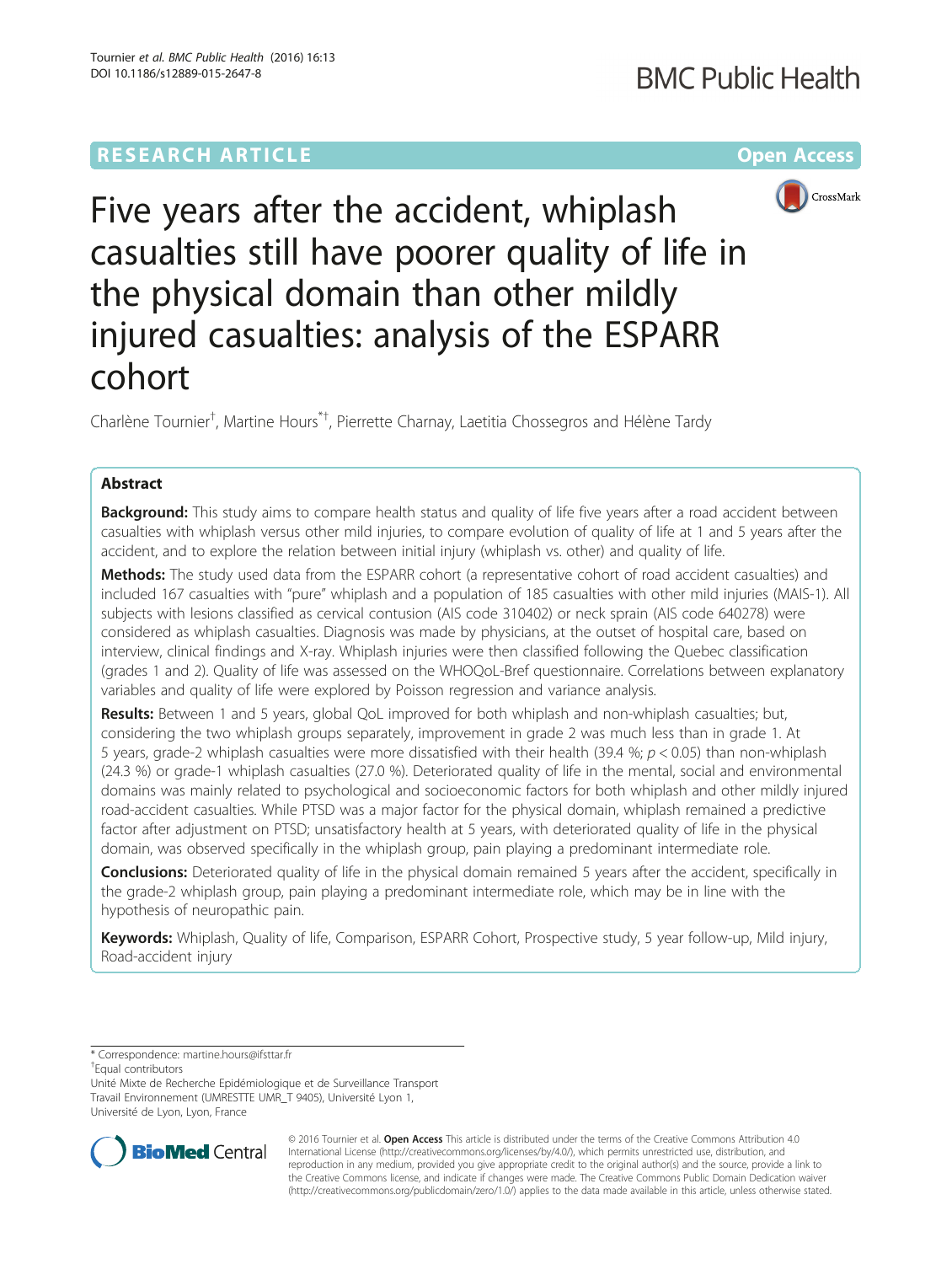### Background

Defined as an acceleration-deceleration mechanism in the neck, whiplash is the most common injury in road accidents, particularly for motorists: over the 2007–2010 period (French road safety database), 35 % of injured car occupants were concerned [\[1](#page-11-0)]. The annual incidence rate of casualties suffering from whiplash seems to be of the same order of magnitude in most countries (annual incidence between 0.04 and 3.2/1,000 inhabitants [[2, 3](#page-11-0)]). A study of drivers in collisions involving two cars found similar results in French (1997–2003) and Spanish databases (2002–2004) [[4\]](#page-11-0): 12.2 % were diagnosed with whiplash in France and 12.0 % in Spain.

Although considered a minor injury, whiplash is reported to generate both short- and long-term consequences, such as neck pain, headache, dizziness, sensory disorder and reduced neck mobility. These symptoms are often grouped together as "whiplash-associated disorder" (WAD) [\[5\]](#page-11-0). Whiplash injury and WAD have been widely described in the international literature: in most studies, more than half of whiplash casualties reported non-recovery 1 year after the accident [[6](#page-11-0)–[11](#page-11-0)]. Many studies also examined the relation between quality of life (QoL) and whiplash [[8, 12, 13](#page-11-0)], some showing a correlation between post-traumatic stress disorder and lower QoL [\[14](#page-11-0)]. Psychological factors, such as psychological history …., are often related to WAD [\[15](#page-11-0), [16\]](#page-11-0). However, it is not clear if psychological factors are necessary and sufficient for non-recovery or if other sociodemographic or genetic factors may also play some role.

However, only a few studies [\[17](#page-11-0), [18](#page-11-0)] compared chronicity in whiplash casualties versus other types of injury of similar severity. Chronic symptomatology may not be specific to whiplash, but dependent on personal (e.g., psychological) factors, as reported by the authors. If, however, whiplash casualties (unlike those with other comparable injuries) suffer specifically from chronical symptoms, and notably pain, it is necessary to further explore the possibility of neural lesions in the cervical region which may be the cause of neuropathic pain, as studied by Sterling and Pedler [[19](#page-11-0)]. Furthermore, longterm (>1-year) follow-up of whiplash casualties is little documented in the literature [[20](#page-11-0)–[22](#page-11-0)].

A previous analysis of the mildly injured subjects of the ESPARR road-accident casualties cohort (ESPARR: Étude et Suivi d'une Population d'Accidentés de la Route dans le Rhône) showed that, 1 year after a low-severity road accident, subjects suffering from whiplash had recovered poorly compared to subjects with other minor injuries, that but QoL did not differ between whiplash and non-whiplash casualties [\[23](#page-11-0)]. The present study aimed to study the consequences of whiplash injury in the ESPARR cohort 5 years after the accident, in terms of pain, sequelae and QoL, and to compare them with those observed in the other mildly injured subjects. A secondary objective was to look for factors (notably whiplash status) associated with poorer quality of life in mildly injured subjects 5 years after the accident. Two underlying hypotheses were that psychological factors are significantly associated with persistent complaints, whatever the type of mild injury (not only whiplash) and that, in WAD, persistent pain accounts for complaints even in the absence of contributory psychological factors.

# Materials and methods

### The ESPARR cohort

The ESPARR project is a prospective cohort study of road accident casualties, which seeks to identify longterm consequences and to better define what constitutes serious injury. It is based on the Rhône Registry of Road Traffic Casualties [\[24](#page-11-0)], which, since 1995, has recorded all casualties receiving medical care in public or private health facilities in the Rhône administrative area of France. The inclusion criteria are: (1) having had a road traffic accident in the Rhône administrative area involving at least one mechanical means of transport; (2) living in the Rhône administrative area; (3) having survived the accident at least up to hospital admission; and (4) having received care in one of the area's hospitals. The injured are followed up for 5 years after the accident. All subjects have provided written consent.

Each individual lesion is coded using the Abbreviated Injury Scale (AIS) [\[25](#page-11-0)]: from 1 (minor injury) to 6 (fatal injury). The Maximum-AIS (M.AIS) is the injury's highest AIS score and defines overall initial injury severity.

The inclusion period for road accidents was initially from October  $1<sup>st</sup>$ , 2004 to December 31<sup>st</sup>, 2005, later extended to July  $31<sup>st</sup>$ , 2006 for the most seriously injured  $(M.AIS \geq 3)$ . The protocol has been described in detail in a previous publication [[26](#page-11-0)].

The cohort comprises 1,168 adults, aged ≥16 years at the time of the accident. At inclusion, the injured were asked to answer a questionnaire specifically drawn up for the ESPARR study, administered in a face-to-face interview.

The questionnaire gathered data on the accident and previous familial, occupational and health status. In addition, initial lesion assessment and other medical data (radiology, intensive care, etc.) were collected from medical records. Lesions were coded by the trained physician of the Registry from which the cohort was derived.

### Study population

The present study selected the 546 adults in the ESPARR cohort who had sustained only mild injury, defined as maximum AIS level 1 (MAIS-1), excluding cases with associated  $AIS \geq 2$  lesions in other body regions;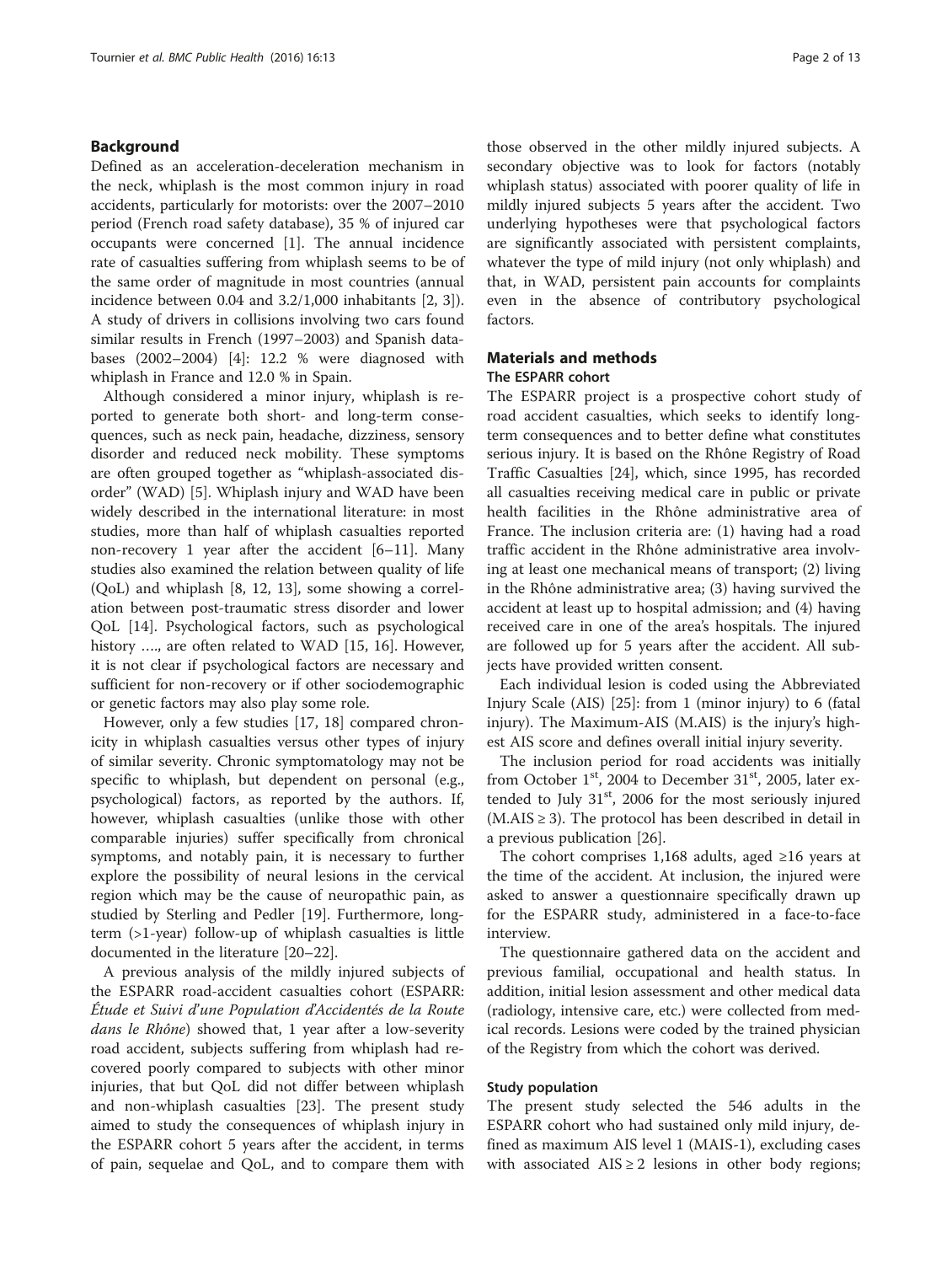253 of these subjects had sustained whiplash injury and the other 293 had any other type of MAIS-1 lesion, such as ankle or shoulder sprain, superficial wounds or contusions, tendon tear, etc. In all, 352 subjects (64.5 %) responded to the 5-year follow-up questionnaire (between October 2009 and December 2010): 167 of the 253 whiplash cases (66.0 %), comprising 63 grade-1 and 104 grade-2 injuries, and 185 of the 293 other mild injury casualties (63.1 %). 16 % of non-whiplash and 20 % of whiplash casualties failed to respond to the 1-year questionnaire.

### Clinical definition of whiplash

In the present study, all subjects with lesions classified as cervical contusion (AIS code 310402) or neck sprain (AIS code 640278) were considered as whiplash casualties. Diagnosis was made by physicians, at the outset of hospital care, based on interview, clinical findings and X-ray. In the AIS classification, Code 310402 is attributed to neck pain following a road accident with painful neck on palpation without other objective signs, and corresponds to grade 1 in the Quebec classification; Code 640278 is attributed to neck pain associated with cervical stiffness and radiologic loss of cervical lordosis, and corresponds to grade 2 in the Quebec classification [[23\]](#page-11-0). Cervical spine lesions graded AIS-1 (code 640278) but with associated neurologic abnormality (Quebec grade 3)  $(n = 2)$ were excluded.

# Variables and measurements

### Outcome measurements at 5 years

QoL was evaluated on the World Health Organization Quality of Life (Brief) (WHOQoL-Bref) questionnaire [[27\]](#page-11-0). This tool contains 26 questions. The first two assess perception of overall QoL and perception of overall health, respectively. The other questions are categorized in four domains: physical, psychological, social and environmental [\[28](#page-11-0)]. Responses to each question are graded on a five-point Likert scale for intensity, capacity, frequency or evaluation, as the case may be (from  $1 = poor$ QoL, to 5 = good QoL). Each of the four scores (one per domain) ranges from 4 to 20, modified in the present study to 0–100 for comparison with WHOQOL-100 scores used in other studies. A high score indicates good QoL.

For analysis, the two generic questions (overall QoL and general health status) of the WHOQoL-Bref were coded as dichotomous variables: good or very good versus neither good nor bad, bad, very bad or no reply for overall QoL; and satisfied or very satisfied versus neither satisfied nor dissatisfied, dissatisfied, very dissatisfied or no reply for perception of overall health.

### Variable of interest

The variable of interest for analysis was whiplash status, in three categories: non-whiplash, grade-1 whiplash, and grade-2 whiplash.

### Exploratory variables

At inclusion, the questionnaire collected sociodemographic and accident-related data, plus some medical information and psychological history. Specifically, sociodemographic data comprised age, gender, family situation, educational level and socio-occupational category. Accident-related information comprised type of road-user with position inside the vehicle and impact direction, antagonist, reason for travel at time of accident, subjective responsibility for accident (admitting being at fault in the accident or not), friend or family member also injured in the same accident, and intention to lodge a complaint<sup>1</sup>. Financial problems (job loss, financial difficulties, failure) in the year before the accident and psychological history (sleep disorder, consumption of antidepressants/anxiolytics, regular appointments with a psychologist) in the year before the accident were also considered in this analysis.

Post-traumatic stress disorder (PTSD) at 6 months and/or 1 year after the accident was also taken into account and was assessed using the Post-traumatic Check-List Scale (PCLS) [\[29](#page-11-0)]. The PCLS includes 17 items relating to the 3 dimensions of the disorder (re-experiencing, avoidance and hyper-arousal), and has been shown to have good specificity for the diagnosis of PTSD; validation studies of the PCLS [[29](#page-11-0)–[32](#page-11-0)] have shown good psychometric properties. The validation of the French version [[31\]](#page-11-0) showed that PCLS score  $\geq 44$  indicates presence of PTSD and the existence of disturbances which will necessarily affect lifestyle.

The presence of pain and sequelae of accident-related injuries was collected in the 5-year questionnaire. A free text about pain location allowed data to be classified according to body region (head, neck, face, spine, thorax, abdomen, upper limbs, and lower limbs); a dichotomous variable was created for each region (pain vs. no pain).

### Statistical analysis

The representativeness of the study population (whiplash and non-whiplash subjects) was assessed by comparing sociodemographic and accident data between respondents and non-respondents at 5 years' follow-up. Descriptive statistics were used to describe the distribution of variables. Chi<sup>2</sup> test (significance level, 5 %) or Fisher's exact test (small samples) were used for categoric variables; Student's test (normal data distribution) or Kruskal-Wallis test (non-normal data distribution) were used for continuous variables.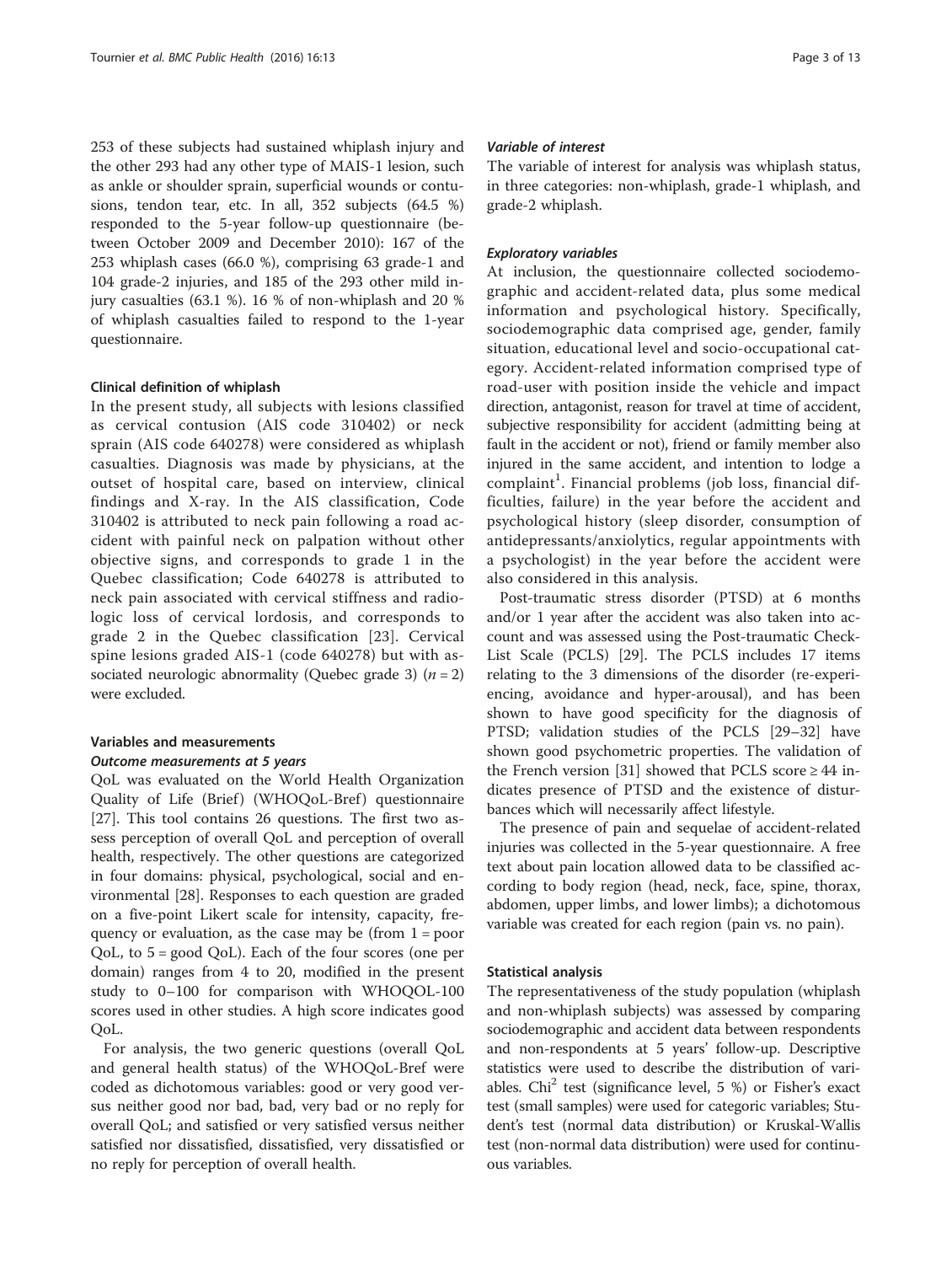QoL data (the two generic questions and mean scores in the 4 domains) collected at 1 and 5 years after the accident were compared for subjects responding at the both follow-up steps. Thus, it was possible to detect a significant improvement or deterioration in QoL for each group, using McNemar's test (significance level, 5 %) or Student's test for matched data.

The next step was to identify factors for impaired QoL, with whiplash status as the variable of interest. Two modified Poisson regression models were built for each of the first two variables of the QoL scale: i.e., poor overall QoL and unsatisfactory overall health. Variance analysis was used to study each of the four QoL domains. Analysis strategy was identical in all models. Age and gender, considered as adjustment variables, were included in the multivariate analysis regardless of their significance level. The variable of interest (non-whiplash, grade-1 whiplash, grade-2 whiplash) and explanatory factors at time of accident or at 1-year follow-up significantly associated (≥10 %) with outcome on univariate analysis were included in the multivariate analysis, after checking for collinearity between explanatory variables. Stepwise selection with backward elimination was applied, with  $p > 0.05$  for exclusion (model 1). For each outcome, the final model was built from model 1, to which the variable "pain at 5 years" was added (model 2).

QoL was also analyzed separately for casualties with and without PTSD, and interactions between whiplash and pain were investigated.

Statistical Analysis System software, version 9.3 for Windows (SAS Institute Inc., Cary, NC, USA) (proc genmod and proc glm) was used for all analyses.

### Ethics and consent

The study protocol was submitted to and approved by the French Ministry of Research (CCTIRS: Advisory Committee on Information Processing in Material Research in the Field of Health) (CCTIRS Number 04.159). Data collection and analysis were approved by the national data protection authority (CNIL: CNIL Number 04– 1417). Lastly, only patients (or their family) who gave written consent for follow-up were included in the cohort. At any time during the follow-up period, subjects were free to cease participation, and, in that case, to be totally withdrawn from the study files and analyses.

### Availability of data

Data are available from the authors upon request (CNIL's requirement).

### Results

#### Representativeness of the study population

Respondents in the reference population (MAIS1, non-whiplash group) were, on average, older than non-

respondents  $(34.0 \pm 14.8 \text{ years vs. } 30.1 \pm 14.7 \text{ years at time})$ of accident;  $p < 0.03$ ). Their educational level was more often higher than school-leaving certificate (29.7 % vs. 16.7 %;  $p < 0.03$ ). There was no significant difference in terms of gender, family situation, occupation at time of accident, type of road user, reason for travel or body region involved (head, face, neck, thorax, abdomen, spine, upper limbs, or lower limbs).

Mean age at time of accident was not significantly different between respondents and non-respondents in the whiplash group. However, respondents were more numerous in the 35–45 years age-group (25.7 % vs. 8.1 %) and less numerous in the 16–25 years agegroup (27.5 % vs. 43.0 %) (chi<sup>2</sup> test;  $p < 0.01$ ). They were also more often in work at the time of the accident (71.9 % vs. 58.1 %;  $p < 0.03$ ). There was no significant difference in terms of gender, family situation, educational level, type of road user, reason for travel or body region involved.

There was no significant difference between the two grades of whiplash (grades 1 and 2) for respondents and non-respondents on sociodemographic, accident-related or injury characteristics.

### Characteristics of the populations

Comparison between whiplash and non-whiplash casualties revealed several significant differences (Table [1](#page-4-0)). In particular, females were more numerous in the whiplash group; whiplash casualties were more frequently four-wheel motor-vehicle drivers, with accidents involving another motor vehicle, and with rear impact; subjective responsibility was less frequently reported in the whiplash group, while financial difficulties in the year before the accident were more frequent. By contrast, there were no significant differences between the whiplash and non-whiplash casualties in terms of psychological history or intention to lodge a complaint.

The reference population  $(n = 185)$  included 337 distinct lesions distributed between the 8 body regions (head, face, neck, thorax, abdomen, spine, upper limbs, and lower limbs): i.e., 1.8 minor lesions per casualty. The lower and upper limbs were the most frequently affected regions (35.0 and 23.1 %, respectively). The most frequent lesions were: lower-limb skin contusion (hematoma) (AIS code 810402;  $n = 32$ ), knee contusion (AIS code 850802;  $n = 31$ ), and shoulder contusion (AIS code 751010;  $n = 21$ ).

In the year following the accident, 16.8 % of whiplash casualties presented PTSD (grade 1: 17.5 %; grade 2: 16.3 %; non-whiplash casualties: 12.4 %), with no significant difference between groups (Table [1](#page-4-0)). Grade 1 and 2 whiplash casualties were compared on all analyses; no significant differences were found.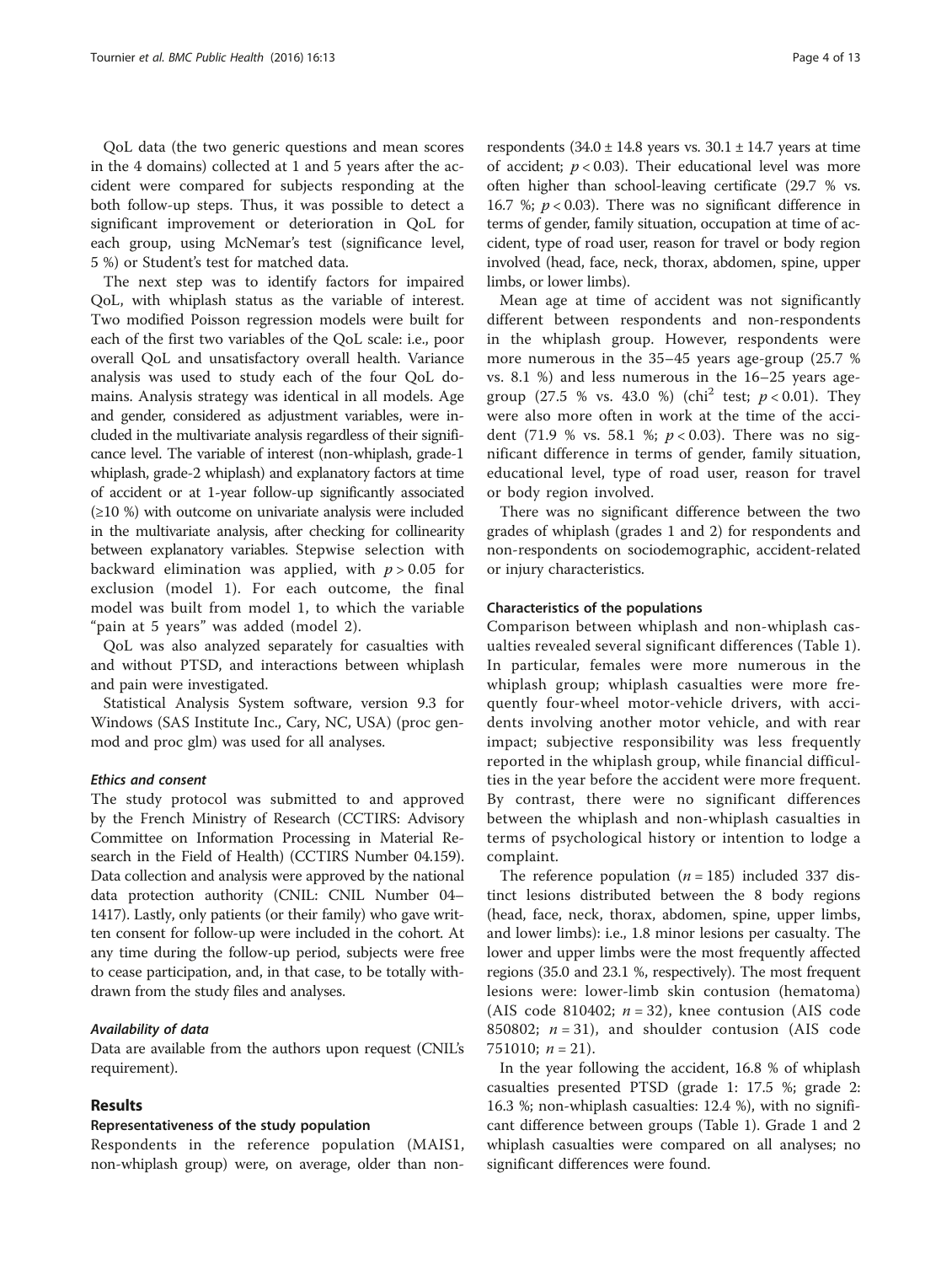<span id="page-4-0"></span>

|  | Table 1 Sociodemographic and accident-related characteristics at inclusion for whiplash victims and non-whiplash victims |  |  |  |  |  |
|--|--------------------------------------------------------------------------------------------------------------------------|--|--|--|--|--|
|--|--------------------------------------------------------------------------------------------------------------------------|--|--|--|--|--|

|                                                                                                                                    | Non-whiplash victims | Whiplash victims | Chi <sup>2</sup> test <sup>1</sup> | Whiplash victims by grade |                 |
|------------------------------------------------------------------------------------------------------------------------------------|----------------------|------------------|------------------------------------|---------------------------|-----------------|
|                                                                                                                                    | $N = 185$<br>n (%)   | $N = 167$        |                                    | Grade $1 = 63$            | Grade $2 = 104$ |
|                                                                                                                                    |                      | n (%)            | $P$ -value                         | n (%)                     | n (%)           |
| Gender                                                                                                                             |                      |                  | < 0.0001                           |                           |                 |
| Female                                                                                                                             | 72 (38.9)            | 106(63.5)        |                                    | 40 (63.5)                 | 66 (63.5)       |
| Male                                                                                                                               | 113(61.1)            | 61 (36.5)        |                                    | 23 (36.5)                 | 38 (36.5)       |
| Age at the accident                                                                                                                |                      |                  | <b>NS</b>                          |                           |                 |
| $16-24$ years                                                                                                                      | 65 (35.1)            | 46 (27.5)        |                                    | 20 (31.7)                 | 26 (25.0)       |
| $25-34$ years                                                                                                                      | 49 (26.5)            | 47 (28.1)        |                                    | 13 (20.6)                 | 34 (32.7)       |
| 35-44 years                                                                                                                        | 30 (16.2)            | 43 (25.7)        |                                    | 16 (25.4)                 | 27 (26.0)       |
| 45-54 years                                                                                                                        | 19 (10.3)            | 14(8.4)          |                                    | 4(6.3)                    | 10(9.6)         |
| $\geq$ 55 years                                                                                                                    | 22 (11.9)            | 17 (10.2)        |                                    | 10 (15.9)                 | 7(6.7)          |
| Family situation                                                                                                                   |                      |                  | < 0.05                             |                           |                 |
| Single                                                                                                                             | 89 (48.1)            | 59 (35.3)        |                                    | 24 (38.1)                 | 35 (33.7)       |
| In couple                                                                                                                          | 79 (42.7)            | 86 (51.5)        |                                    | 32 (50.8)                 | 54 (51.9)       |
| Separated, divorced, widowed                                                                                                       | 17 (9.2)             | 22 (13.2)        |                                    | 7(11.1)                   | 15 (14.4)       |
| Educational level                                                                                                                  |                      |                  | <b>NS</b>                          |                           |                 |
| <school-leaving cert.<="" td=""><td>92 (49.7)</td><td>76 (45.5)</td><td></td><td>30 (47.6)</td><td>46 (44.2)</td></school-leaving> | 92 (49.7)            | 76 (45.5)        |                                    | 30 (47.6)                 | 46 (44.2)       |
| school-leaving cert.                                                                                                               | 38 (20.5)            | 36 (21.6)        |                                    | 16 (25.4)                 | 20 (19.2)       |
| >school-leaving cert.                                                                                                              | 55 (29.7)            | 55 (32.9)        |                                    | 17(27.0)                  | 38 (36.5)       |
| Socio-occupational category                                                                                                        |                      |                  | <b>NS</b>                          |                           |                 |
| Farming, trade                                                                                                                     | 13(7.0)              | 5(3.0)           |                                    | 4(6.3)                    | 1(1.0)          |
| Exec., sup. intellectual                                                                                                           | 22 (11.9)            | 23 (13.8)        |                                    | 8(12.7)                   | 15 (14.4)       |
| Intermediate                                                                                                                       | 21 (11.4)            | 17 (10.2)        |                                    | 5(7.9)                    | 12 (11.5)       |
| Office worker                                                                                                                      | 71 (38.4)            | 83 (49.7)        |                                    | 28 (44.4)                 | 55 (52.9)       |
| Manual                                                                                                                             | 20 (10.8)            | 11(6.6)          |                                    | 3(4.8)                    | 8(7.7)          |
| Student, housewife, other, no reply                                                                                                | 38 (20.5)            | 28 (16.8)        |                                    | 15 (23.8)                 | 13 (12.5)       |
| Financial difficulties <sup>4</sup> before accident                                                                                |                      |                  | < 0.05                             |                           |                 |
| No                                                                                                                                 | 147 (79.5)           | 116 (69.5)       |                                    | 45 (71.4)                 | 71 (68.3)       |
| Yes                                                                                                                                | 38 (20.5)            | 51 (30.5)        |                                    | 18 (28.6)                 | 33 (31.7)       |
| Reason for travel                                                                                                                  |                      |                  | <b>NS</b>                          |                           |                 |
| Journey to work/school                                                                                                             | 66 (35.7)            | 65 (38.9)        |                                    | 20 (31.7)                 | 45 (43.3)       |
| Work purposes                                                                                                                      | 6(3.2)               | 6(3.6)           |                                    | 4(6.3)                    | 2(1.9)          |
| Other                                                                                                                              | 113 (61.1)           | 96 (57.5)        |                                    | 39 (61.9)                 | 57 (54.8)       |
| Type of road-user                                                                                                                  |                      |                  | < 0.0001                           |                           |                 |
| 4-wheel motor                                                                                                                      | 76 (41.1)            | 145 (86.8)       |                                    | 52 (82.5)                 | 93 (89.4)       |
| Other                                                                                                                              | 109 (58.9)           | 22 (13.2)        |                                    | 11(17.5)                  | 11(10.6)        |
| Place in vehicle                                                                                                                   |                      |                  | < 0.01                             |                           |                 |
| Driver                                                                                                                             | 128 (69.2)           | 134 (80.2)       |                                    | 53 (84.1)                 | 81 (77.9)       |
| Front passenger                                                                                                                    | 17 (9.2)             | 18 (10.8)        |                                    | 6(9.5)                    | 12(11.5)        |
| Rear seat passenger                                                                                                                | 8(4.3)               | 7(4.2)           |                                    | 2(3.2)                    | 5(4.8)          |
| Unknown passenger/no reply                                                                                                         | 32 (17.3)            | 8(4.8)           |                                    | 2(3.2)                    | 6(5.8)          |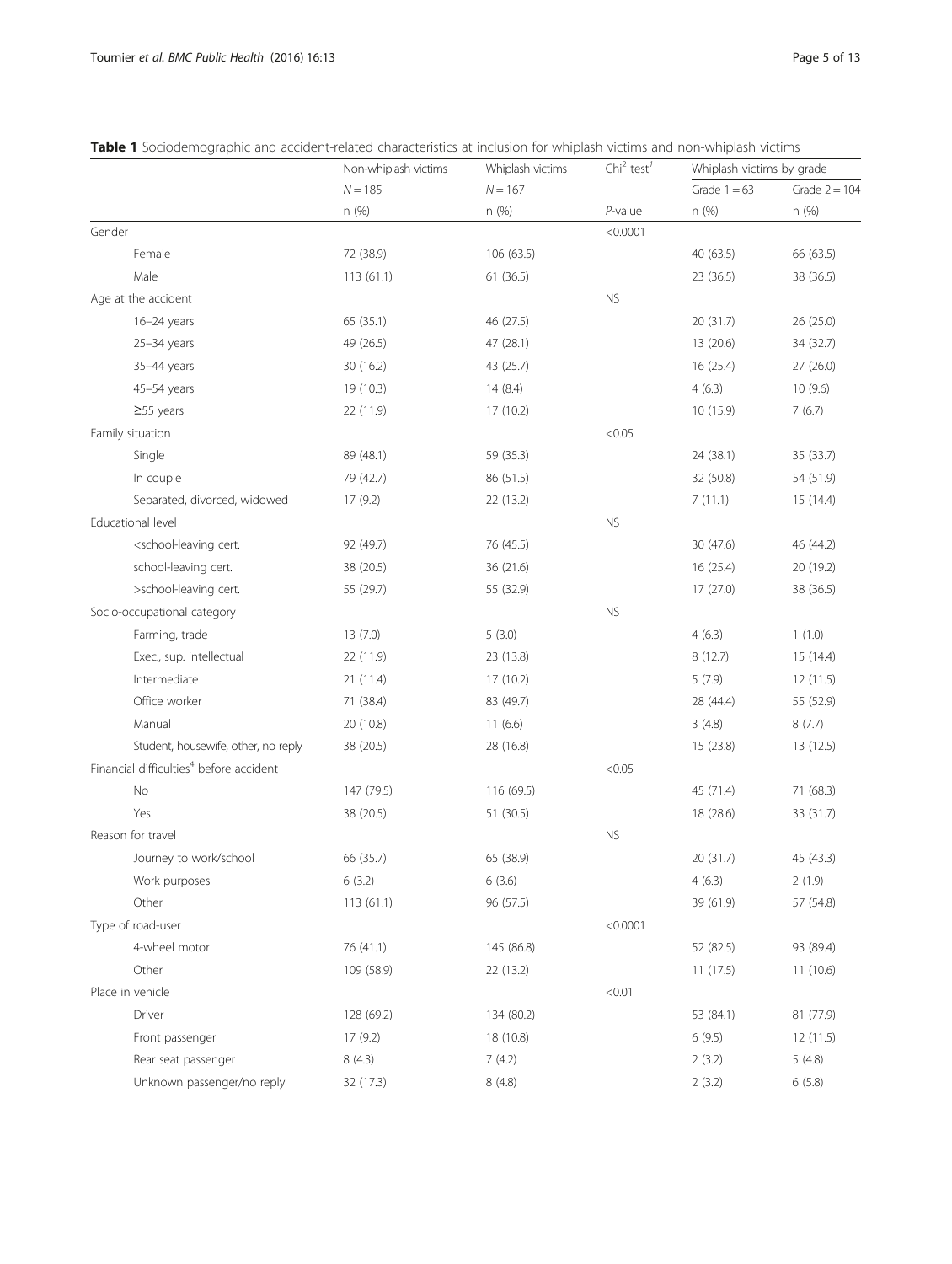| Antagonist                                    |            |            | < 0.01          |           |           |
|-----------------------------------------------|------------|------------|-----------------|-----------|-----------|
| None                                          | 49 (26.5)  | 20(12.0)   |                 | 4(6.3)    | 16 (15.4) |
| Other (pedestrian, fixed obstacle)            | 28 (15.1)  | 21(12.6)   |                 | 10(15.9)  | 11(10.6)  |
| Motor vehicle                                 | 108 (58.4) | 126 (75.4) |                 | 49 (77.8) | 77 (74.0) |
| Impact direction <sup>5</sup>                 |            |            | < 0.0001        |           |           |
| Frontal                                       | 33 (17.8)  | 35 (21.0)  |                 | 12 (19.0) | 23(22.1)  |
| Rear                                          | 7(3.8)     | 56 (33.5)  |                 | 17(27.0)  | 39 (37.5) |
| Lateral Right                                 | 18 (9.7)   | 19 (11.4)  |                 | 6(9.5)    | 13 (12.5) |
| Lateral Left                                  | 12(6.5)    | 27(16.2)   |                 | 15(23.8)  | 12(11.5)  |
| Don't know/no reply                           | 115 (62.2) | 30 (18.0)  |                 | 13 (20.6) | 17(16.3)  |
| Friend or family member involved <sup>6</sup> |            |            | NS <sup>3</sup> |           |           |
| No                                            | 142 (76.8) | 115 (69.5) |                 | 45 (71.4) | 70 (67.3) |
| Yes                                           | 43 (23.2)  | 51 (30.5)  |                 | 17(27.0)  | 34 (32.7) |
| Intention to lodge a complaint                |            |            | <b>NS</b>       |           |           |
| No                                            | 111 (60.0) | 99 (59.3)  |                 | 34 (54.0) | 65 (62.5) |
| Yes                                           | 18 (9.7)   | 22 (13.2)  |                 | 10 (15.9) | 12(11.5)  |
| Don't know/no reply                           | 56 30.3)   | 46 (27.5)  |                 | 19 (30.2) | 27 (26.0) |
| Subjective responsibility in accident         |            |            | < 0.0001        |           |           |
| No                                            | 52 (28.1)  | 92 (55.1)  |                 | 39 (61.9) | 53 (51.0) |
| Yes                                           | 48 (25.9)  | 34 (20.4)  |                 | 12 (19.0) | 22 (21.2) |
| Don't know/no reply                           | 85 (45.9)  | 41 (24.6)  |                 | 12 (19.0) | 29 (27.9) |
| Psychological history <sup>7</sup>            |            |            | <b>NS</b>       |           |           |
| <b>No</b>                                     | 129 (69.7) | 105 (62.9) |                 | 37 (58.7) | 68 (65.4) |
| Yes                                           | 56 (30.3)  | 62 (37.1)  |                 | 26 (41.3) | 36 (34.6) |
| PTSD in the 1st Year                          |            |            | 0.05            |           |           |
| No                                            | 162 (87.6) | 139 (83.2) |                 | 52 (82.5) | 87 (83.7) |
| Yes                                           | 23 (12.4)  | 28 (16.8)  |                 | 11(17.5)  | 17(16.3)  |

Table 1 Sociodemographic and accident-related characteristics at inclusion for whiplash victims and non-whiplash victims (Continued)

<sup>1</sup>The test compares the group of the whiplash victims (all together) with the non-whiplash group

<sup>2</sup>NS: non-significant

 $3$ Fisher's exact test<br> $4$ Combination of s

 $^4$ Combination of several variables: job loss, financial difficulties, failure over the 12 months before the accident

<sup>5</sup>The impact direction was known only for the 4-wheel motor users; other road users are classified "no apply"<br><sup>6</sup>Some non recpendent subjects: total does not equal 100 %

Some non-respondent subjects: total does not equal 100 %

7 Combination of several variables: sleep disorder, consumption of antidepressants/anxiolytics, regular appointments with a psychologist over the 12 months before the accident

### Consequences at 5 years

### Pain and sequelae

Five years after the accident, whiplash casualties (in particular, grade 2) were twice as likely to report pain as non-whiplash casualties (40.7 % vs. 22.2 %) (Table [2](#page-6-0)). Whiplash casualties suffered from neck pain (grade 1, 22.2; grade 2, 33.7) and spine pain (other than cervical spine) (12.7 % and 20.2 %, respectively). Non-whiplash casualties complained of spine pain (7.0) and lower-limb pain (9.7 %). Only one in five of those reporting pain at 5 years had suffered from PTSD during the first year after the accident, whichever the group (53/68 whiplash and 33/41 non-whiplash casualties).

One in four whiplash casualty suffered from headache related to the accident (grades 1 and 2, 26.9 %; 10 % for non-whiplash casualties;  $p < 0.0001$ ). Psychological sequelae were frequent in all three groups (grade 1, 20.6 %; grade 2, 27.9 %; non-whiplash, 17.3 %; non-significant difference).

There was no difference in terms of the impact of the accident on occupation or social and familial relations between whiplash and non-whiplash casualties (data not shown).

### Quality of life – comparison between data at 1 and 5 years after the accident

In the whole group of respondents to the 5-year followup, one in four casualties reported less than good QoL.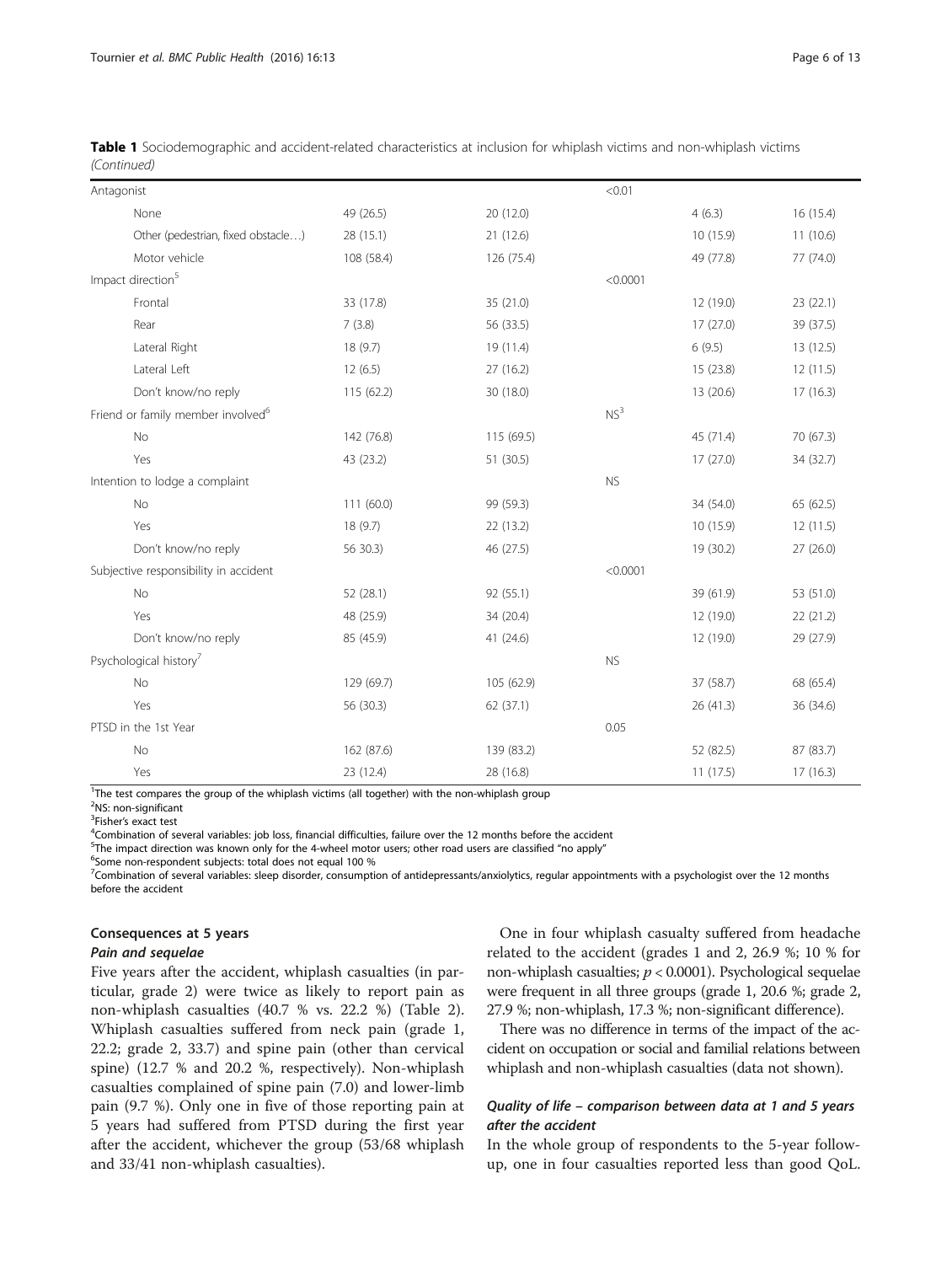|                                                                                            | Non-Whiplash victims | Whiplash victims | Chi <sup>2</sup> test <sup>1</sup> | Whiplash victims by grade |                 |
|--------------------------------------------------------------------------------------------|----------------------|------------------|------------------------------------|---------------------------|-----------------|
|                                                                                            | $N = 185$            | $N = 197$        |                                    | Grade $1 = 63$            | Grade $2 = 104$ |
|                                                                                            | n(%)                 | n(%)             | p-value                            | n(%)                      | n(%)            |
| Presence of pain                                                                           |                      |                  | < 0.001                            |                           |                 |
| Yes                                                                                        | 41 (22.2)            | 68 (40.7)        |                                    | 22 (34.9)                 | 46 (44.2)       |
| No/don't know/no reply                                                                     | 144 (77.8)           | 99 (69.3)        |                                    | 41(65.1)                  | 58 (55.8)       |
| Pain by body region (present vs. absent)                                                   |                      |                  |                                    |                           |                 |
| Head                                                                                       | 2(1.1)               | 11(6.6)          | < 0.01                             | 2(3.2)                    | 9(8.7)          |
| Face                                                                                       | 2(1.1)               | $0 -$            | $NS2-3$                            | 0(0.0)                    | (0.0)           |
| Neck                                                                                       | 8(4.3)               | 49 (29.3)        | < 0.0001                           | 14(22.2)                  | 35 (33.7)       |
| Spine                                                                                      | 13(7.0)              | 29 (17.4)        | < 0.01                             | 8(12.7)                   | 21(20.2)        |
| Thorax                                                                                     | 2(1.1)               | 2(1.2)           | NS <sup>3</sup>                    | 1(1.6)                    | 1(1.0)          |
| Abdomen                                                                                    | 0(0.0)               | 2(1.2)           | NS <sup>3</sup>                    | 1(1.6)                    | 1(1.0)          |
| Upper limbs                                                                                | 9(4.9)               | 12(7.2)          | <b>NS</b>                          | 5(7.9)                    | 7(6.7)          |
| Lower limbs                                                                                | 18 (9.7)             | 7(4.2)           | < 0.05                             | 4(6.3)                    | 3(2.9)          |
| Sequelae <sup>4</sup> of injuries related to the accident (Yes vs. No/don't know/no reply) |                      |                  |                                    |                           |                 |
| Esthetic (broken nose, scar)                                                               | 41 (22.2)            | 13(7.8)          | < 0.001                            | 7(11.1)                   | 6(5.8)          |
| Psychic (feeling bad)                                                                      | 32 (17.3)            | 42(25.1)         | <b>NS</b>                          | 13 (20.6)                 | 29 (27.9)       |
| Psychocognitive (concentration or memory trouble)                                          | 8(4.3)               | 18 (10.8)        | <b>NS</b>                          | 5(7.9)                    | 10(9.6)         |
| Headache                                                                                   | 18(9.7)              | 45 (26.9)        | < 0.0001                           | 15 (23.8)                 | 30 (28.8)       |
| Limbs (joint stiffness, lameness, muscle weakness)                                         | 18(9.7)              | 18 (10.8)        | <b>NS</b>                          | 6(9.5)                    | 12(11.5)        |
| Spine (joint stiffness, frailty)                                                           | 16(8.6)              | 31 (18.6)        | < 0.01                             | 8(12.7)                   | 23(22.1)        |
| Neurological (paresthesia)                                                                 | 5(2.7)               | 8(4.8)           | <b>NS</b>                          | 1(1.6)                    | 7(6.7)          |
| Sensory disorders (anosmia, )                                                              | 5(2.7)               | 9(5.4)           | <b>NS</b>                          | 3(4.8)                    | 6(5.8)          |
| Internal organs (dysfunction)                                                              | 1(0.5)               | 8(4.8)           | < 0.02 <sup>3</sup>                | 4(6.3)                    | 4(3.8)          |
| Other                                                                                      | 3(1.6)               | $0 -$            | NS <sup>3</sup>                    | 0(0.0)                    | 0(0.0)          |

<span id="page-6-0"></span>Table 2 Description of pain and sequelae for whiplash and non-whiplash victims, at 5 year post-road-accident

<sup>1</sup>The test compares the group of whiplash victims (all together) with the non-whiplash group

There was no significant difference between whiplash and non-whiplash casualties overall; however, grade-2 whiplash casualties were more dissatisfied with their health (39.4 %;  $p < 0.05$ ) than non-whiplash (24.3 %) or grade-1 whiplash casualties (27.0 %); whiplash casualties' mean scores were lower in the physical (grade 2, 75.2; grade 1, 76.5; vs. non-whiplash, 81.1;  $p < 0.01$ ) and psychological domains (respectively: 67.6, 67.1, and 71.2;  $p < 0.05$ ).

Restricting analysis to respondents at both follow-up steps (1 and 5 years), results were fairly comparable for the non-whiplash and whiplash groups (Table [3\)](#page-7-0). Global QoL improved for both whiplash and non-whiplash casualties; but, considering the two whiplash groups separately, improvement in grade 2 was much less. In terms of overall health at 5 years, improvement was less in the whiplash (grades 1 and 2) than the non-whiplash group; taking the two whiplash groups separately, however, grade-1 casualties showed similar improvement to non-whiplash

casualties, whereas grade-2 casualties reported a status quo (non-significant decline) in health status (Table [3](#page-7-0)).

For non-whiplash casualties, scores in the physical, psychological and environmental domains were significantly higher  $(p < 0.001)$  at five years than one year (Table [3](#page-7-0)); for the grade-1 whiplash group, the improvement was significant for the psychological and environmental domains ( $p = 0.03$ ), whereas there was no significant improvement for the grade-2 whiplash group. Scores in the psychological, social and environmental domains were quite similar at five years in the various groups, but the physical score remained lower in the whiplash group.

### Multivariate models: factors for impaired quality of life at 5 years after accident

### Perception of overall quality of life and of overall health

After adjustment on age and gender, whiplash status (Table [4](#page-8-0)) did not appear as a predictive factor for poorer

<sup>&</sup>lt;sup>2</sup>NS: non-significant

 $3$ Fisher's exact test<br> $4$ other than nain

 $4$ other than pain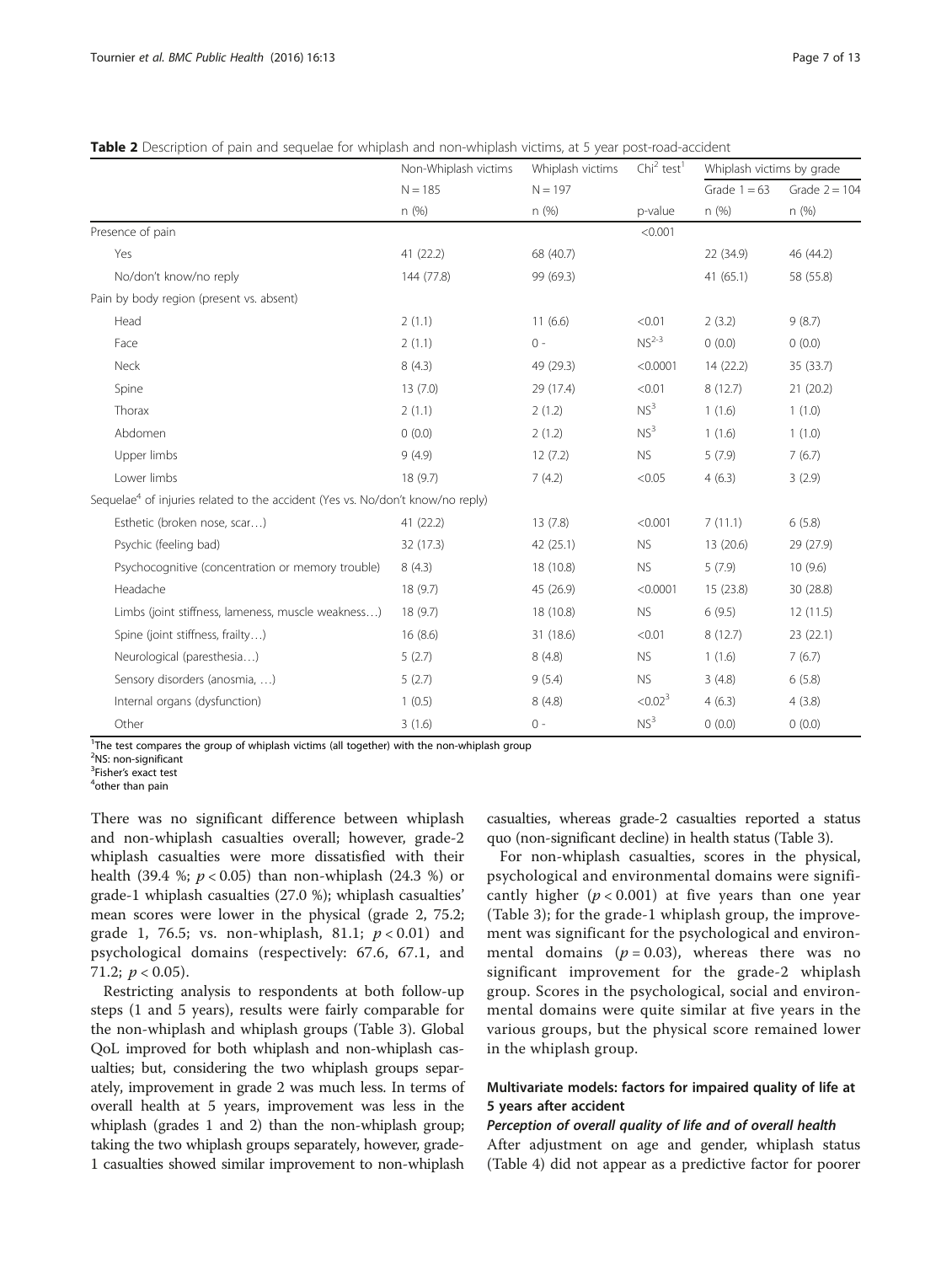### <span id="page-7-0"></span>**Table 3** Comparison of the evolution of quality of life between 1 and 5 year after the accident

|                                         |         | Non-whiplash<br>$(N = 155)$ | Whiplash grade 1 et 2<br>$(N = 133)$ | Whiplash grade 1<br>$(N = 50)$ | Whiplash grade 2<br>$(N = 83)$ |
|-----------------------------------------|---------|-----------------------------|--------------------------------------|--------------------------------|--------------------------------|
|                                         |         | n(%)                        | n(%)                                 | n(%)                           | n(%)                           |
| Global Items                            |         |                             |                                      |                                |                                |
| Good quality of life <sup>1</sup>       | 1 year  | 108 (69.7)                  | 95 (71.4)                            | 34 (68.0)                      | 61(73.5)                       |
|                                         | 5 years | 127 (81.9)                  | 104 (78.2)                           | 41 (82.0)                      | 63 (75.9)                      |
| Improvement $(\%)^2$                    |         | $+12.2^{b}$                 | $+4.8$                               | $+14.0$                        | $+2.4$                         |
| Satisfactory health status <sup>3</sup> | 1 year  | 108 (69.7)                  | 88 (66.2)                            | 34 (68.0)                      | 54(65.1)                       |
|                                         | 5 years | 117(75.5)                   | 90(67.7)                             | 38 (76.0)                      | 52 (62.7)                      |
| Improvement $(%)^2$                     |         | $+5.8$                      | $+1.5$                               | $+8.0$                         | $-2.4$                         |
| Domains                                 |         |                             |                                      |                                |                                |
|                                         |         | m SD <sup>4</sup>           | m SD <sup>4</sup>                    | m SD <sup>4</sup>              | m SD <sup>4</sup>              |
| Physical                                | 1 year  | 77.1 (15.5)                 | 72.8 (19.1)                          | 73.4 (20.9)                    | 72.4 (18.0)                    |
|                                         | 5 years | $81.5$ $\degree$ (13.9)     | 76.2 (17.9)                          | 76.0 (17.6)                    | 76.2 (18.2)                    |
| Improvement <sup>5</sup>                |         | $+4.4$ <sup>c</sup>         | $+3.4$                               | $+2.6$                         | $+3.8$                         |
| Psychological                           | 1 year  | 66.6 (15.7)                 | 64.6 (16.3)                          | 61.6(15.8)                     | 66.5 (16.4)                    |
|                                         | 5 years | 71.1 (13.6)                 | 69.0 (15.3)                          | 67.2 (17.0)                    | 70.1 (14.2)                    |
| Improvement <sup>5</sup>                |         | $+4.5$ <sup>c</sup>         | $+4.6^{b}$                           | $+5.6$                         | $+3.7^{a}$                     |
| Social                                  | 1 year  | 73.2 (19.5)                 | 71.6 (19.9)                          | 68.9 (20.9)                    | 73.3 (19.3)                    |
|                                         | 5 years | 75.5 (17.1)                 | 74.7 (15.0)                          | 73.3 (17.4)                    | 75.5 (13.4)                    |
| Improvement <sup>5</sup>                |         | $+2.3$                      | $+3.3$                               | $+3.4$                         | $+2.3$                         |
| Environmental                           | 1 year  | 68.0 (16.5)                 | 65.0(16.3)                           | 65.3 (17.7)                    | 64.8 (15.5)                    |
|                                         | 5 years | 71.1 (15.4)                 | 69.9 (16.6)                          | 71.7 (15.9)                    | 68.8 (17.0)                    |
| Improvement <sup>5</sup>                |         | $+3.1^{b}$                  | $+4.9^{c}$                           | $+6.4$ <sup>a</sup>            | $+4.0^{\circ}$                 |

(non-whiplash, whiplash grade 1; whiplash grade 2) (restricted to subjects who responded at both one and 5 years;  $N = 288$ )  $a < 0.05$ ;  $b < 0.01$ ; c  $\le 0.001$ 

 $^1$ Grouping: good/very good vs. neither good nor bad/ bad/very bad/no reply

<sup>2</sup>McNemar's test

<sup>3</sup>Grouping: satisfied/very satisfied neither satisfied nor dissatisfied/dissatisfied/ very dissatisfied/ no reply

<sup>4</sup>SD: standard deviation <sup>5</sup>Student's test for matched data

overall QoL, but was related to unsatisfactory overall health, especially for grade-2 whiplash [RR = 1.48;  $95\%CI = 1.05 - 2.08$ ]); other factors (educational level, psychological history, intention to lodge a complaint and PTSD) seemed also to be associated with poorer overall QoL and unsatisfactory overall health. Interestingly, the results for the two whiplash groups were inversed at the 1-year follow-up: RR was higher in grade 1 than grade 2.

When pain at five years was entered in the two previous models, it emerged as an intermediate factor for whiplash status (RR for whiplash status shifted from 1.43 to 1.24 (i.e., >10 % for overall QoL) and from 1.48 to 1.19 (i.e., 20 % for overall health)). Pain was significantly associated with poorer overall QoL (RR = 1.96; 95 % CI =  $[1.27-3.03]$ ) and unsatisfactory health (RR = 2.75; 95%CI = [1.98–3.83]). Intention to lodge a complaint and educational level ceased to be significant for "health status" outcome in the final model.

There was no interaction between pain and PTSD in the relation between whiplash and unsatisfactory health, in spite of higher relative risk for pain in the whiplash than in the non-whiplash group (Table [5](#page-8-0)).

### Scores on the 4 domains of quality of life

Once adjusted for age and gender, presence of whiplash showed no relation to QoL in 3 domains (mental:  $\beta$  = - 1.82 for grade 1 and  $\beta$  = - 2.14 for grade 2; social: respectively  $\beta = -1.00$  and  $\beta = -1.12$ ; or environmental: respectively  $\beta = +1.99$  and  $\beta = -2.06$ ), and a borderline relation in the physical domain (β =  $-1.46$ for grade 1 and  $β = -3.71$  for grade 2;  $p = 0.06$ ). Psychological history and PTSD were predictive factors for impaired QoL in all 4 domains. Intention to lodge a complaint immediately after the accident was predictive in the physical domain, while educational level was not related to the social domain score.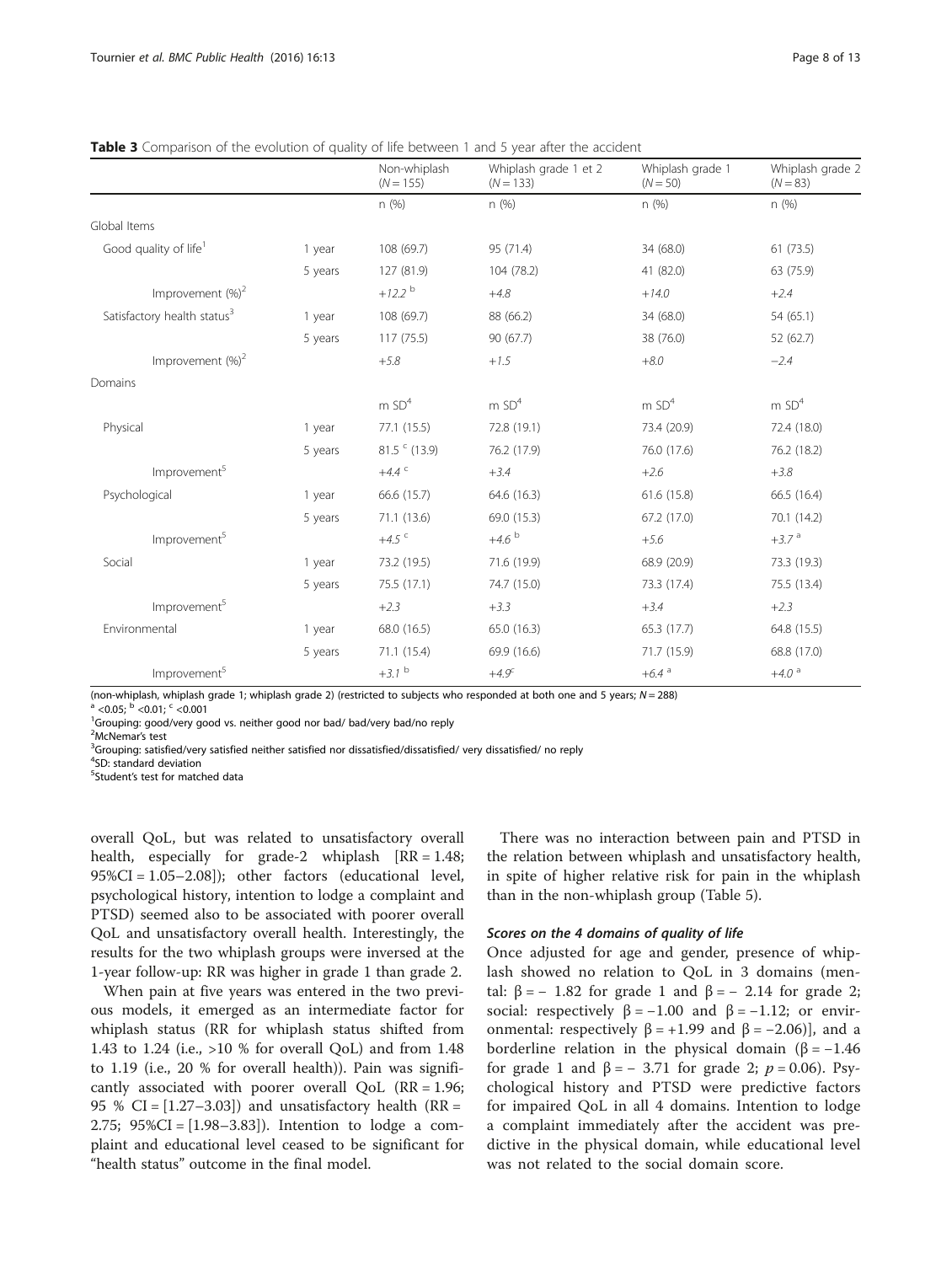|                                                                                                                                                                                                              |                          | Not good overall quality of life |                          |               |                          | Unsatisfactory health |                          |               |  |
|--------------------------------------------------------------------------------------------------------------------------------------------------------------------------------------------------------------|--------------------------|----------------------------------|--------------------------|---------------|--------------------------|-----------------------|--------------------------|---------------|--|
|                                                                                                                                                                                                              | Adj RR                   | 95 % CI                          | Adj RR                   | 95 % CI       | Adj RR                   | 95 % CI               | Adj RR                   | 95 % CI       |  |
|                                                                                                                                                                                                              | Model 1                  |                                  | Model 2                  |               | Model 1                  |                       |                          | Model 2       |  |
| Adjustment factors                                                                                                                                                                                           |                          |                                  |                          |               |                          |                       |                          |               |  |
| Age $> = 35$ years                                                                                                                                                                                           | 2.10                     | $1.41 - 3.13$                    | 1.95                     | $1.30 - 2.92$ | 1.23                     | $0.89 - 1.69$         | 1.17                     | $0.87 - 1.57$ |  |
| Gender: female                                                                                                                                                                                               | 1.29                     | $0.85 - 1.94$                    | 1.13                     | $0.74 - 1.72$ | 1.27                     | $0.91 - 1.76$         | 1.00                     | $0.73 - 1.37$ |  |
| Other factors                                                                                                                                                                                                |                          |                                  |                          |               |                          |                       |                          |               |  |
| Education level                                                                                                                                                                                              |                          |                                  |                          |               |                          |                       |                          |               |  |
| <school-leaving cert<="" td=""><td>1.43</td><td><math>0.82 - 2.47</math></td><td>1.10</td><td><math>0.61 - 1.99</math></td><td>1.69</td><td><math>1.05 - 2.70</math></td><td></td><td></td></school-leaving> | 1.43                     | $0.82 - 2.47$                    | 1.10                     | $0.61 - 1.99$ | 1.69                     | $1.05 - 2.70$         |                          |               |  |
| >school-leaving cert.                                                                                                                                                                                        | 0.62                     | $0.31 - 1.24$                    | 0.56                     | $0.28 - 1.11$ | 1.12                     | $0.65 - 1.93$         | $\overline{\phantom{a}}$ |               |  |
| Intention to lodge a complaint                                                                                                                                                                               | $\overline{\phantom{a}}$ |                                  | $\overline{\phantom{a}}$ |               | 1.64                     | $1.11 - 2.42$         | $\overline{\phantom{a}}$ |               |  |
| Psychological history                                                                                                                                                                                        | 1.63                     | $1.11 - 2.38$                    | 1.69                     | $1.16 - 2.46$ | 1.61                     | $1.18 - 2.20$         | 1.76                     | $1.30 - 2.37$ |  |
| <b>PTSD</b>                                                                                                                                                                                                  | 1.97                     | $1.30 - 2.98$                    | 1.78                     | $1.17 - 2.70$ | 1.61                     | $1.16 - 2.24$         | 1.48                     | $1.10 - 1.99$ |  |
| Factor of interest                                                                                                                                                                                           |                          |                                  |                          |               |                          |                       |                          |               |  |
| Whiplash grade1                                                                                                                                                                                              | 0.87                     | $0.51 - 1.51$                    | 0.80                     | $0.47 - 1.36$ | 0.91                     | $0.57 - 1.46$         | 0.83                     | $0.53 - 1.30$ |  |
| Whiplash grade2                                                                                                                                                                                              | 1.43                     | $0.93 - 2.17$                    | 1.24                     | $0.81 - 1.90$ | 1.48                     | $1.05 - 2.08$         | 1.19                     | $0.85 - 1.65$ |  |
| Suffering from Pain at 5 years                                                                                                                                                                               |                          |                                  | 1.96                     | $1.27 - 3.03$ | $\overline{\phantom{a}}$ |                       | 2.75                     | 1.98-3.83     |  |

<span id="page-8-0"></span>**Table 4** Factors related to "not good quality of life" and "unsatisfactory health" at 5 years

(modified Poisson regression models), model 1 without pain in the model; model 2 with pain)

Integrating pain into the four previous predictive models, whiplash status was non-significant in all four domains. Pain was a major factor for diminished QoL score, mainly in the physical and environmental domains: the regression coefficient (β) characterizing presence of pain five years after the accident was −13.55 (standard error  $(SE) = 1.79$ ) for the physical domain,  $-4.35$  (SE = 1.70) for the psychological domain,  $-5.85$  (SE = 1.92) for the social domain and  $-8.55$  (SE = 1.79) for the environmental domain. Pain was a major intermediate factor between whiplash and QoL.

### **Discussion**

### Interpretation of results

Few studies have been published on the long-term quality of life of mildly injured road-accident casualties. The present study focused on minor injury (M.AIS = 1) and tried to establish whether those suffering from whiplash (Quebec grades 1 and 2) differed in QoL five years after the accident. A further objective was to explore risk

factors for impaired QoL. Results showed that, five years after mild road-crash injury, a significant number of patients still showed deteriorated quality of life, whatever the initial lesion. Furthermore, grade-2 whiplash subjects were more often dissatisfied with their health in terms of persistence of pain, and this was not explained by psychological history or development of PTSD.

Pain, headache and psychological sequelae related to the accident were strongly present in whiplash casualties five years after the accident, who were twice as likely to report pain as non-whiplash casualties (whiplash, 40.7 %; non-whiplash, 22.2 %), whereas pain was not more frequent in the whiplash group at 1 year [[23\]](#page-11-0). This high percentage of residual pain is in agreement with literature reports. For example, Mayou et al. [\[17](#page-11-0)] showed that whiplash casualties were more often in pain than other casualty groups three years after the accident (whiplash injury, 30 %; other soft-tissue injury, 15 %; bone injury, 25 %; and no injury, 17 %), although these figures are much lower those reported by Stålnacke (63 % residual pain in

Table 5 Analysis of interactions between pain and PTSD related to unsatisfactory health

|             |         | Whiplash             |                       |                                  | No whiplash                     |                       |                                     |                     |  |
|-------------|---------|----------------------|-----------------------|----------------------------------|---------------------------------|-----------------------|-------------------------------------|---------------------|--|
|             |         | Low health<br>status | Good health<br>status | RR <sub>(pain if Whiplash)</sub> | Low health<br>status<br>n<br>n. | Good health<br>status | RR <sub>(pain</sub> if no Whiplash) | Adjusted RR         |  |
|             |         | n                    | n                     |                                  |                                 |                       |                                     |                     |  |
| No PTSD     | Pain    | 28                   | 25                    | $3.03(1.79 - 5.12)$              | 13                              | 20                    | $2.31(1.31 - 4.08)$                 | $2.67(1.82 - 3.93)$ |  |
|             | No pain | 15                   | 71                    |                                  | 22                              | 107                   |                                     |                     |  |
| <b>PTSD</b> | Pain    | 12                   |                       | $3.47(1.24 - 9.65)$              | 6                               |                       | $2.81(1.11 - 7.13)$                 | $3.09(1.55 - 6.15)$ |  |
|             | No pain | 3                    | 10                    |                                  | 4                               |                       |                                     |                     |  |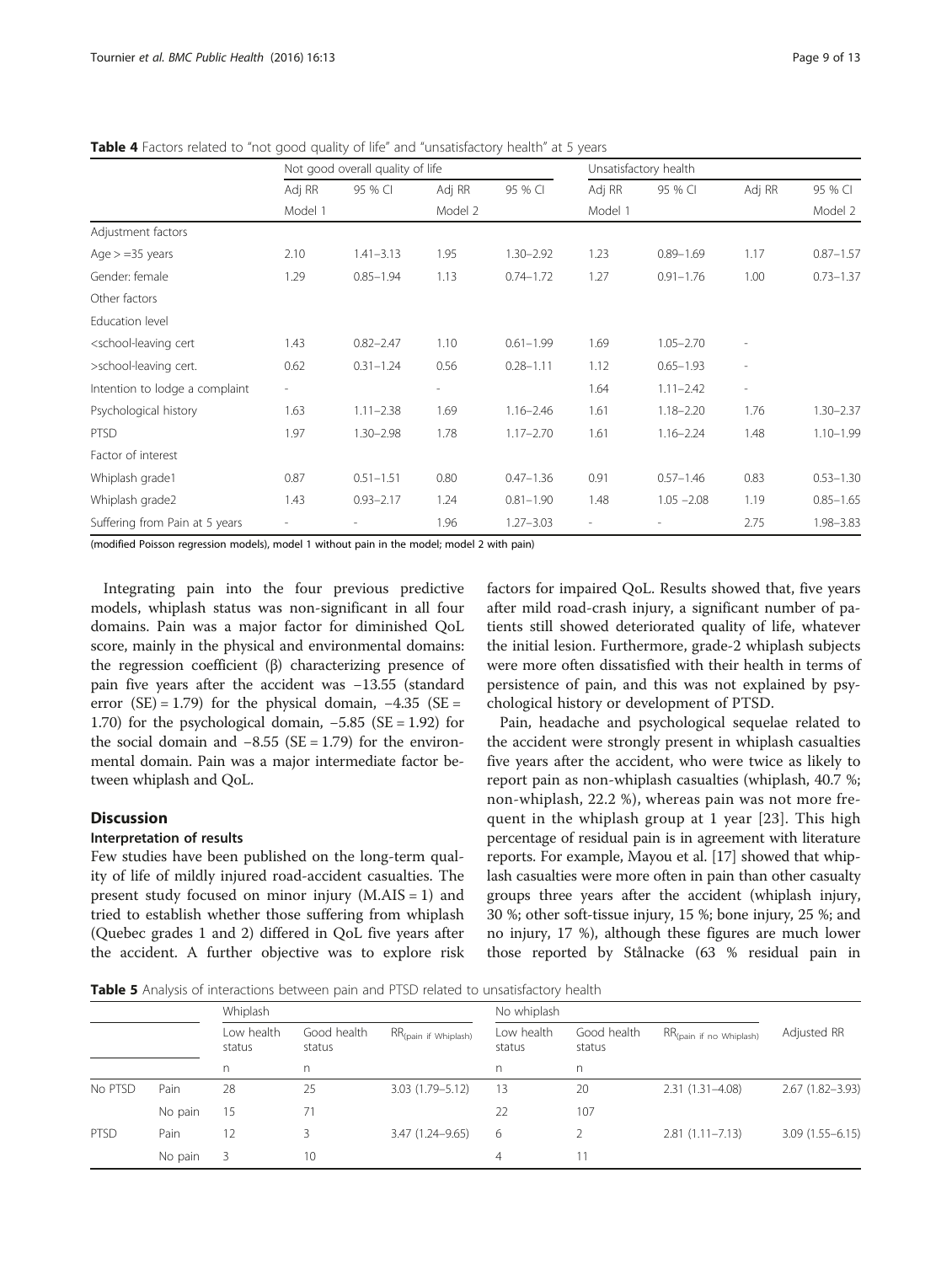whiplash casualties five years after the accident) [[33](#page-11-0)]. Whiplash casualties in the present study most often reported pain located in the neck (29.3 %; 49 out of 167), compared to less than 5 % of non-whiplash casualties; these figures are lower than in a Swedish study [[21](#page-11-0)] (39.6 % of whiplash and 14.0 % of non-whiplash casualties suffering from neck pain seven years after rear-end collision).

While overall QoL was not related to whiplash status, satisfaction with overall health was negatively correlated with whiplash, which is consistent with the analysis by domain: the only domain which was affected by whiplash was the physical domain. This was true even when gender, age, educational level, baseline psychological problems and post-accident PTSD were controlled for. Rebbeck et al. [\[8](#page-11-0)] also found a large proportion of subjects with whiplash not satisfied with their health status: almost half had not recovered two years after injury. Likewise, a recent Lithuanian study showed that whiplash casualties had worse general health status than matched controls [\[34\]](#page-11-0).

Furthermore, comparison between data at one and five years showed an improvement in QoL in all groups (with or without whiplash) but, in grade-2 whiplash, QoL remained poorer than in the non-whiplash group five years after the accident; indeed, the mean physical score for the grade-2 whiplash group decreased at five years. Schwerla et al. [[14](#page-11-0)] showed a significant improvement in the physical and mental component summary (SF-36) between the beginning and end of osteopathic treatment in subjects suffering from whiplash injuries. Rebbeck et al. [\[8](#page-11-0)] also showed significant improvement over time (follow-up at three and six months and two years) for the physical score (SF-36).

Psychological factors are often put forward as explaining the chronification of whiplash injury [[11](#page-11-0), [35\]](#page-11-0). In agreement with Holm [\[36\]](#page-11-0), we think that non-recovery after a mild accident may be multifactorial and that psychological factors can be a contributing cause of WAD: in the present study, previous psychological factors were related to QoL in whiplash casualties. Similarly, PTSD is often suggested to be a predictive factor for poor QoL in the first years following an accident [\[37\]](#page-11-0): for example, in the present study, 16.8 % of the whiplash group were suffering from PTSD at the one-year follow-up (12.4 % for non-whiplash casualties; non-significant difference). Similar results were reported by Mayou<sup>17</sup> at 3 years, whiplash casualties tending to show a higher rate of PTSD (17 %) than other groups (non-significant difference). In the present study, PTSD was a major predictor of lower scores for all three domains (mental, social, environmental), whereas whiplash status was not; but, while PTSD was a major factor for the physical domain, whiplash remained a predictive factor after adjustment on PTSD.

The role of compensation has often been raised [[11](#page-11-0), [15, 38](#page-11-0)–[41](#page-11-0)]. Sterling et al., however, found no association between lodging a claim and the persistence of moderate/severe symptoms for twelve months in whiplash casualties [[42\]](#page-11-0). Several points should be noted: the present results were adjusted for the intention to lodge a complaint, and there was no correlation between PTSD and intention to lodge a complaint. Furthermore, in France, the financial costs of care are covered by national health insurance for everybody, and only a small fraction of the mildly injured lodge a compensation claim against a private insurance company; furthermore, lodging a complaint with the court is not mandatory for a compensation claim to be lodged against an insurance company. Interestingly, in our models, in spite of adjustment on these various factors, the relation between whiplash and lower satisfaction with overall health remained statistically significant. The difference in rate of pain after whiplash between the present study and many others may be explained by the general frequency of compensation claims in the various countries; but other factors may also interfere, such as true neurophysiological disturbance.

In fact, in the causal chain between the accident and lower satisfaction with health-related quality of life, the main question is the exact role of pain in the relation between whiplash and impaired long-term QoL. It is suggested that pain is strongly correlated with severe PTSD [[43\]](#page-11-0), but in some traumas this relation is not so clear [[44\]](#page-12-0). Like Egloff et al., comparing psychological conditions in patients with chronic pain disorder with and without non-dermatomal somatosensory deficit [\[45](#page-12-0)], we found no difference in baseline psychological condition between study groups. Analyzing overall health in whiplash and non-whiplash casualties found no interaction between PTSD and pain.

Considering that the only significant difference between the two whiplash groups concerned the circumstances of the accident, and notably that psychological conditions were similar, the lack of improvement in the grade-2 group, in marked contrast to the grade-1 group, which greatly improved, can only be explained by pain, possibly neuropathic, related to a more severe initial neck injury; this could explain the perception of poorer overall health in the grade-2 group, whereas the other domains were not related to whiplash. This point needs to be further investigated in future analyses.

### Strengths and limitations of the study

Few studies deal with the long-term consequences of mild injury. The present study was based on the ESPARR cohort, which prospectively follows up a population of 1,168 road-accident casualties for 5 years. The ESPARR cohort is not specific to whiplash injury, so it can be expected that there is no selection bias: all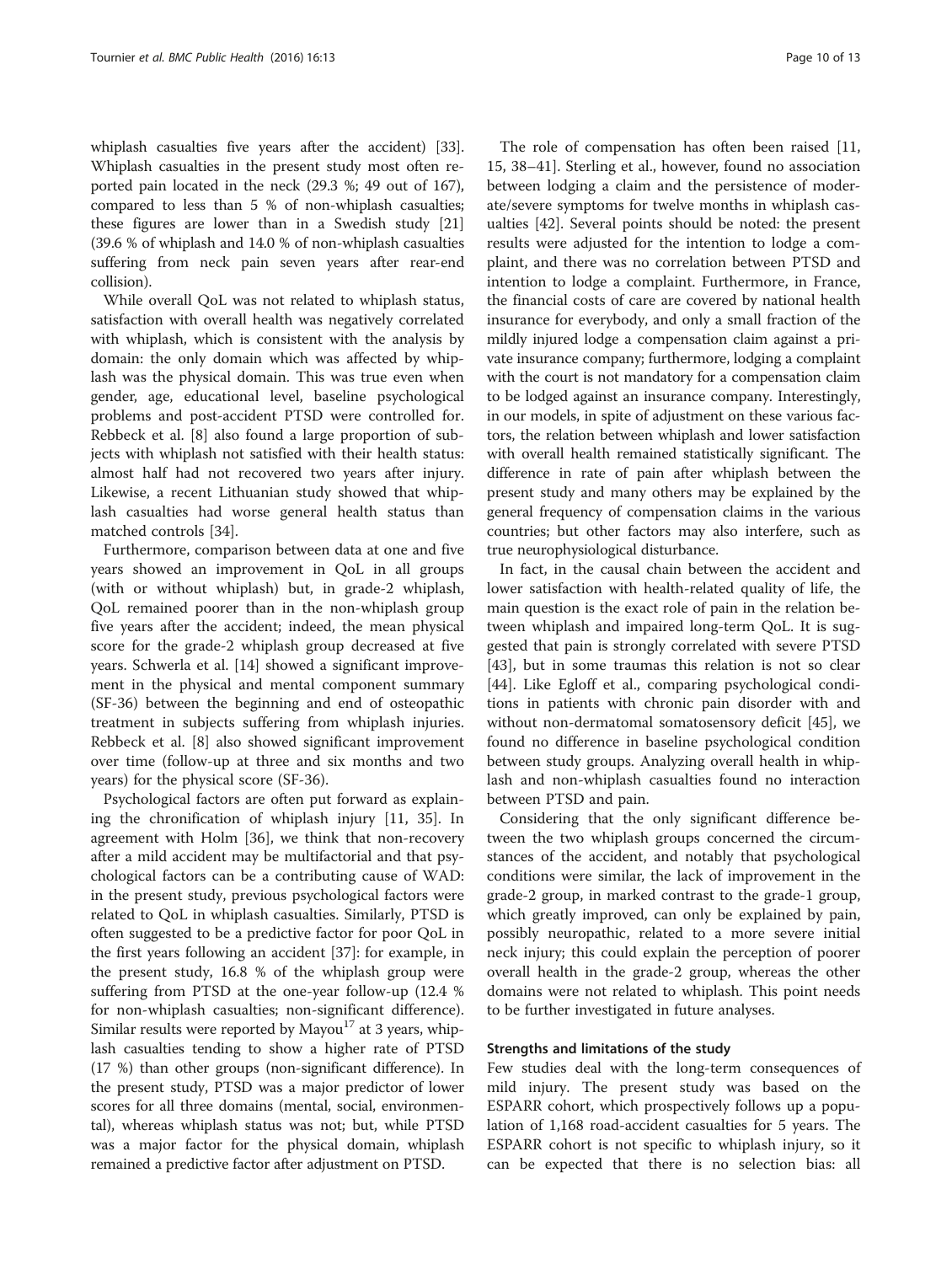patients managed in a public or private-sector hospital in a well-defined geographical area are included, whatever the severity and type of road accident [\[26\]](#page-11-0). The present analysis focused on the mildly injured (MAIS-1) members of the cohort, which explains the relatively small number of whiplash casualties. On the one hand, as the cohort does not focus on whiplash, no specific whiplash scale analysis, such as the Neck Disability Index (NDI) [\[46](#page-12-0)] or Neck Pain and Disability Scale (NPDS) [\[47](#page-12-0)], was used; furthermore, the questions on pain were not specific to any particular body region (e.g., neck), and subjects were free to specify any body regions affected by pain, thus enabling comparison between the two groups of mild injury without specifically focusing on neck pain. We thereby avoided introducing an information bias, whereas numerous whiplash studies analyzed only cohorts of whiplash casualties claiming compensation [[48\]](#page-12-0) or under treatment for chronic pain [[49\]](#page-12-0). The present pain assessment was based on subjective response; this precluded investigating the existence of a neuropathic component as proposed by Sterling and Pedler [[19\]](#page-11-0). On the other hand, as discussed by Carlesso et al. [[50\]](#page-12-0), not using a specific neck-pain questionnaire may have hidden some disabilities specifically related to whiplash; finally, Skevington et al. [[51](#page-12-0)] pointed out that the use of WHOQoL-Bref may lead to poor detection of subtle differences, notably in the social domain. WHO-QOL was built up from a long process of work, discussion and validation between specialists from a number of countries; in particular, the mental facet was framed by the definitions given by the DSM-IV [[52](#page-12-0)].

At five years, information was obtained through a selfadministered questionnaire for all patients, and very few items were not answered; it is unlikely that bias could have been introduced in the analyses between the various groups, but it is possible.

Another point to be discussed is the possibility of an information bias related to non-respondents: the rate of non-response was quite similar in the whiplash and non-whiplash groups, and it is unlikely that this could have introduced any bias in the analysis. It seems that subjects who responded only to the five-year follow-up had slightly lower health status than those who responded to both follow-ups; but analysis restricted to the latter did not change the pattern of results. The same percentage of subjects participated in both followups (one and five years) in the two groups of whiplash casualties (grade 1: 79.3 % and grade 2: 79.8 %), so the difference observed between the two grades was unrelated to response bias.

### Conclusion

Deteriorated quality of life in the mental, social and environmental domains was mainly related to psychological and socioeconomic factors for both whiplash casualties and other mildly injured road-accident casualties. However, unsatisfactory health at five years, with deteriorated quality of life in the physical domain, was observed specifically in the whiplash group, pain playing a predominant intermediate role, which was not found at the one-year follow-up. Grade-2 whiplash casualties were particularly affected. The hypothesis of neuropathic pain might usefully be further explored.

### **Endnote**

<sup>1</sup>In France, medical costs are payed by the national health insurance scheme; financial compensation is obtained through the driver's compulsory insurance. Lodging a complaint is essentially a way to obtain adjudication about responsibility, rather than financial compensation.

#### Abbreviations

AIS: Abbreviated Injury Scale; 95%CI: 95 % confidence interval; DSM-IV: Diagnostic and Statistical Manual of Mental Disorders, 4th Edition; ESPARR: Etude et Suivi d'une Population d'Accidentés de la Route dans le Rhône (Follow-up study of road-crash casualties in the Rhône administrative area); MAIS: Maximum abbreviated injury scale; PTSD: Post-traumatic stress disorder; QoL: Quality of life; RR: Relative risk; WAD: Whiplash-associated disorder.

#### Competing interest

The individual authors have no competing interests, financial or non-financial, to declare.

The current paper and the data have neither been published nor are under review elsewhere.

#### Authors' contributions

MH and PC made substantial contributions to conception and design, and data acquisition; CT, LC, HT and MH made substantial contributions to data analysis and interpretation; CT and MH performed the literature search and data analysis and wrote the initial manuscript; LC and HT were involved in revising the manuscript critically for important intellectual content. All authors gave final approval of the version to be published, and agree to be accountable for all aspects of the work in ensuring that questions related to the accuracy or integrity of any part of the work are appropriately investigated and resolved.

#### Authors' information

MH is a senior researcher (MD and PhD in epidemiology) PC is an epidemiological researcher (MSc). CT, LC and HT are statisticians (MSc).

#### Acknowledgments

The authors are grateful to the accident casualties for their cooperation in data collection.

The authors would like to thank all those who assisted in carrying out this study: Nadia Baguena, Jean-Yves Bar, Amélie Boulanger, Elodie Paquelet, Stuart Nash and Véronique Sotton for collecting the data; Irène Vergnes for organizing the databases; Anne-Marie Bigot, Nathalie Demangel and Geneviève Boissier for subject database management; Blandine Gadegbeku, Amina Ndiaye and The Association for the Rhône Road Trauma Registry (ARVAC) for their help in collecting and providing medical data; the Scientific Committee (Daniel Floret, Bernard Laumon, Jean-Michel Mazaux, Jean-Louis Martin and Etienne Javouhey); Dominique Boisson and Jacques Luauté for their participation in the ESPARR scientific management team; and all the hospital staff who accepted the interviewers' presence and referred casualties.

Special thanks to Iain McGill for comments and manuscript editing.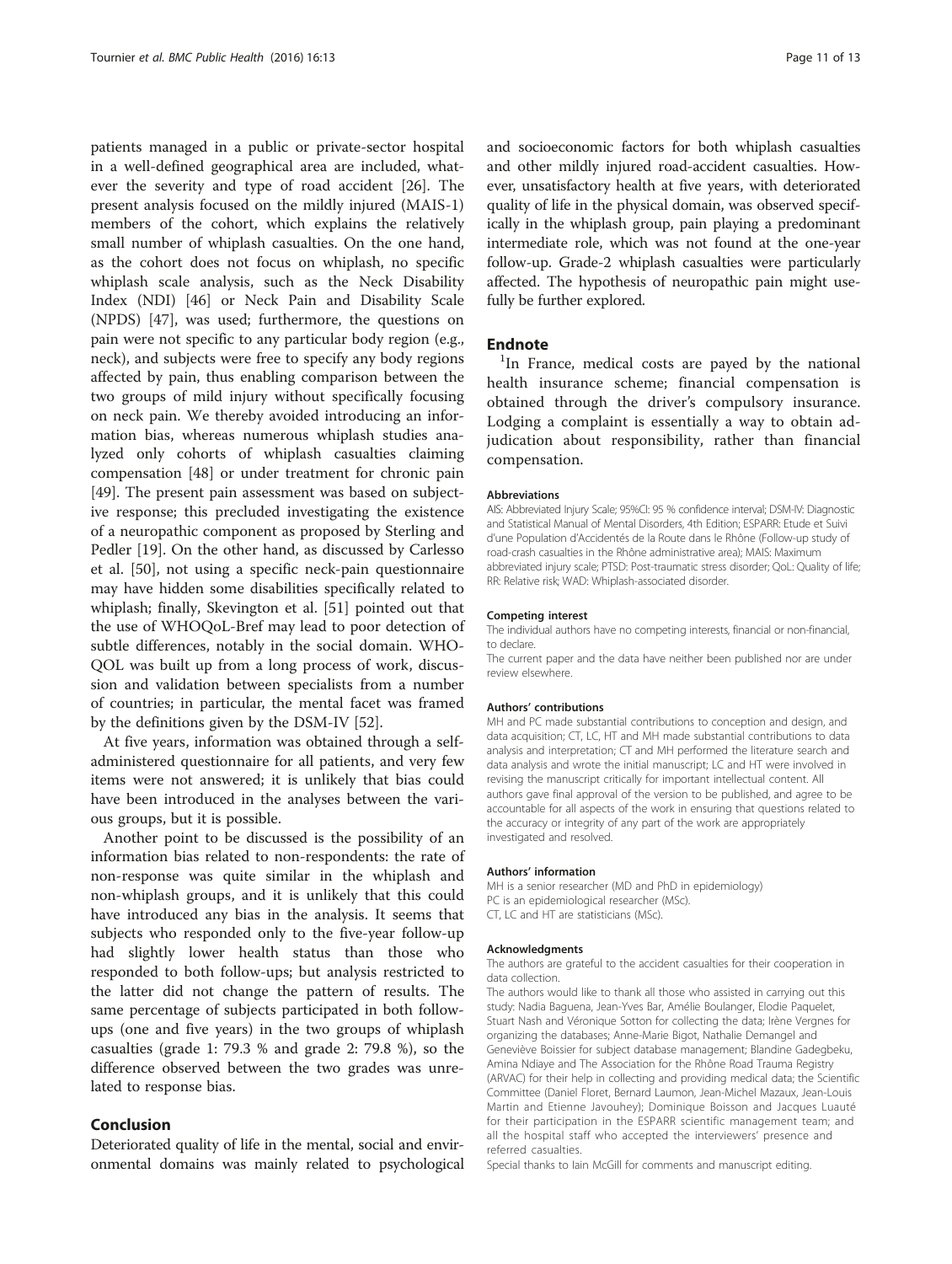#### <span id="page-11-0"></span>Funding sources

We acknowledge funding from the French Ministry of Equipment, Transport, Housing, Tourism and the Sea (Program Predit 3 "New Knowledge in the Field of Road Safety": N° SU0400066), from the National Agency for Research (Program Predit "Safe, reliable and adapted transport" No. ANR-07-TSFA-007–01), from the French Ministry of Health (Program PHRC 2003: PHRC-N03 and PHRC 2005: PHRC- N051) and from the Road Safety Foundation (2010/MP/01/).

### Received: 28 September 2015 Accepted: 18 December 2015 Published online: 05 January 2016

### References

- 1. Observatoire national interministériel de la sécurité routière. La sécurité routière en France - bilan de l'année 2011. Paris: Observatoire national interministériel de la sécurité routière; 2012.
- 2. Hogg-Johnson S, van der Velde G, Carroll LJ, Holm LW, Cassidy JD, Gyuzman J, et al. The burden and determinants of neck pain in the general population. Results of the bone and joint decade 2000–2010 task force on neck pain and its associated disorders. J Manipulative Physiol Ther. 2008;32:S46–60.
- Sterner Y, Toolanen G, Gerdle B, Hildingsson C. The incidence of whiplash trauma and the effects of different factors on recovery. J Spinal Disord Tech. 2003;16:195–9.
- 4. Martin JL, Perez K, Mari-Dell'olmo M, Chiron M. Whiplash risk estimation based on linked hospital-police road crash data from France and Spain. Inj Prev. 2008;14:185–90.
- 5. Sterling M. Clinical presentation of whiplash associated disorders. In: Sterling M, Kenardy J, editors. Whiplash: evidence base for clinical practice, vol. 1. Sydney: Churchill Livingstone: Elsevier Australia; 2011. p. 9–15.
- Mayou R, Bryant B. Outcome of 'whiplash' neck injury. Injury. 1996;27:617–23.
- 7. Suissa S. Risk factors of poor prognosis after whiplash injury. Pain Res Manag. 2003;8:69–75.
- 8. Rebbeck T, Sindhusake D, Cameron ID, Rubin G, Feyer AM, Walsh J, et al. A prospective cohort study of health outcomes following whiplash associated disorders in an Australian population. Inj Prev. 2006;12:93–8.
- Sterling M, Kenardy J. Introduction. In: Sterling M, Kenardy J, editors. Whiplash: evidence base for clinical practice. Elsevier Australia ed. Sydney: Churchill Livingstone: Elsevier Australia; 2011. p. xii–xv.
- 10. Ferrari R, Russel AS. Epidemiology of whiplash: an international dilemma. Ann Rheum Dis. 1999;58:1–5.
- 11. Carroll LJ, Holm LW, Hogg-Johnson S, Cote P, Cassidy JD, Haldeman S, et al. Course and prognostic factors for neck pain in whiplash-associated disorders (WAD): results of the Bone and Joint Decade 2000–2010 Task Force on Neck Pain and Its Associated Disorders. Spine. 2008;33:S83–92.
- 12. Baumann C, Erpelding M, Regat S, Collin J, Briancon S. The WHOQOL-BREF questionnaire: French adult population norms for the physical health, psychological health and social relationship dimensions. Rev Epidemiol Sante Publique. 2010;58:33–9.
- 13. Ferrari R, Russell AS, Connor-Spady B. The medical outcome study short form 6D and whiplash. J Rheumatol. 2005;32:1849–50.
- 14. Schwerla F, Kaiser AK, Gietz R, Kastner R. Osteopathic treatment of patients with long-term sequelae of whiplash injury: effect on neck pain disability and quality of life. J Altern Complement Med. 2013;19:543–9.
- 15. Scholten-Peeters GM, Verhagen P, Bekkering GE, Van der Windt DA, Barnsley L, Oostendorp RAB, et al. Prognostic factors of whiplash-associated discorders: a systematic review of prospective cohort studies. Pain. 2003;104:303–22.
- 16. Buitenhuis J, de Jong PJ, Jaspers J, Kenardy J. Psychological aspects of whiplash associated disorders. In: Pike C, editor. Whiplash: evidence base for clinical practice, vol. 1. Australia: McEvoy, Melinda: Elsevier Australia ed. Chatswood; 2011. p. 85–92.
- 17. Mayou RA, Bryant B. Psychiatry of whiplash neck injury. Br J Psychiatry. 2002;180:441–8.
- 18. Kasch H, Bach FW, Stengaard-Pedersen K, Jensen TS. Development in pain and neurologic complaints after whiplash: a 1-year prospective study. Neurology. 2003;60:743–9.
- 19. Sterling M, Pedler A. A neuropathic pain component is common in acute whiplash and associated with a more complex clinical presentation. Man Ther. 2009;14:173–9.
- 20. Squires B, Gargan MF, Bannister GC. Soft-tissue injuries of the cervical spine. 15-year follow-up. J Bone Joint Surg (Br). 1996;78:955–7.
- 21. Berglund A, Alfredsson L, Cassidy JD, Jensen I, Nygren A. The association between exposure to a rear-end collision and future neck or shoulder pain: a cohort study. J Clin Epidemiol. 2000;53:1089–94.
- 22. Bunketorp L, Nordholm L, Carlsson J. A descriptive analysis of disorders in patients 17 years following motor vehicle accidents. Eur Spine J. 2002;11:227–34.
- 23. Hours M, Khati I, Charnay P, Chossegros L, Tardy H, Tournier C, et al. One year after mild injury: comparison of health status and quality of life between patients with whiplash versus other injuries. J Rheumatol. 2014;41:528–38.
- 24. Laumon B, Martin JL, Collet P, Chiron M, Verney MP, Ndiaye A, et al. A French road accident trauma registry : first results. In: 41st AAAM conference: 10–11 novembre 1997 1997. Orlando, Florida: Association for the Advancement of Automotive Medicine (AAAM); 1997. p. 127–37.
- 25. Association for the Advancement of Automotive Medicine. The Abbreviated Injury Scale-1990 Revision (AIS-90). In. Des Plaines, IL; 1990.
- 26. Hours M, Bernard M, Charnay P, Chossegros L, Javouhey E, Fort E, et al. Functional outcome after road-crash injury: description of the ESPARR victims cohort and 6-month follow-up results. Accid Anal Prev. 2010;42:412–21.
- 27. The WHOQOL Group. Development of the World Health Organization WHOQOL-BREF quality of life assessment. Psychol Med. 1998;28:551–8.
- 28. Skevington SM, Lotfy M, O'Connell KA, group TW. The World Health Organization's WHOQOL-BREF quality of life assessment: psychometric properties and results of the international field trial. A report from the WHOQOL group. Qual Life Res. 2004;13:299–310.
- 29. Weathers FW, Litz BT, Herman DS, Huska JA, Keane TM. The PTSD checklist: Reliability, validity and diagnostic utility. San Antonio: IXth Annual Meeting of the International Society for Traumatic Stress Studies; 1993.
- 30. Blanchard EB, Hickling EJ, Taylor AE, Loos WR, Gerardi RJ. Psychological morbidity associated with motor vehicle accidents. Behav Res Ther. 1994;32:283–90.
- 31. Ventureyra V, Yao S-N, Cottraux J, Note I, De Mey-Guillard C. The validation of the posttraumatic stress disorder checklist scale in posttraumatic stress disorder and nonclinical subjects. Psychother Psychosom. 2002;71:47–53.
- 32. Yao SN, Cottraux J, Note I, De Mey-Guillard C, Mollard E, Ventureyra V. Evaluation of post-traumatic stress disorder: validation of a measure, the PCLS. Encéphale. 2003;29:232–8.
- 33. Stålnacke B-M. Relationship between symptoms and psychological factors five years after whiplash injury. J Rehabil Med. 2009;41:353–9.
- Pajediene E, Janusauskaite J, Samusyte G, Stasaitis K, Petrikonis K, Bileviciute-Ljungar I. Patterns of acute whiplash-associated disorder in the Lithuanian population after road traffic accidents. J Rehabil Med. 2014;47:52–7.
- 35. Versteegen GJ, Dijkstra PU, Jaspers JP, Meijler WJ, ten Duis HJ, Klip EC. Sprain of the neck: quality of life and psychological functioning. A 4-year retrospective study. Qual Life Res. 2003;12:335–43.
- 36. Holm L. Epidemiology of whiplash associated disorders. In: Sterling M, Kenardy J, editors. Whiplash: evidence base for clinical practice, vol. 1. Elsevier Australia: Elsevier Australia ed. Sydney: Churchill Livingstone; 2011. p. 1–8.
- 37. Johansen VA, Wahl AK, Eilertsen DE, Weisaeth L, Hanestad BR. The predictive value of post-traumatic stress disorder symptoms for quality of life: a longitudinal study of physically injured victims of non-domestic violence. Health Qual Life Outcomes. 2007;5:26.
- 38. Elbers NA, Akkermans AJ, Cuijpers P, Bruinvels DJ. Procedural justice and quality of life in compensation processes. Injury. 2012;44:1431–6.
- 39. Côté P, Cassidy JD, Carroll LJ, Frank JW, Bombardier C. A systematic review of the prognosis of acute whiplash and a new conceptual framework to synthesize the literature. Spine. 2001;26:E445–458.
- 40. Versteegen GJ, Kingma J, Meijler WJ, ten Duis HJ. Neck sprain after motor vehicle accidents in drivers and passengers. Eur Spine J. 2000;9:547–52.
- 41. Freckelton I. Whiplash and the law. In: Kenardy MSJ, editor. Whiplash: evidence base for clinical practice, vol. 1. Elsevier Australia: Elsevier Australia ed. Sydney: Churchill Livingstone; 2011. p. 157–67.
- 42. Sterling M, Hendrikz J, Kenardy J. Compensation claim lodgement and health outcome developmental trajectories following whiplash injury: a prospective study. Pain. 2010;150:22–8.
- 43. Egloff N, Hirschi A, von Kanel R. Traumatization and chronic pain: a further model of interaction. J Pain Res. 2013;6:765–70.